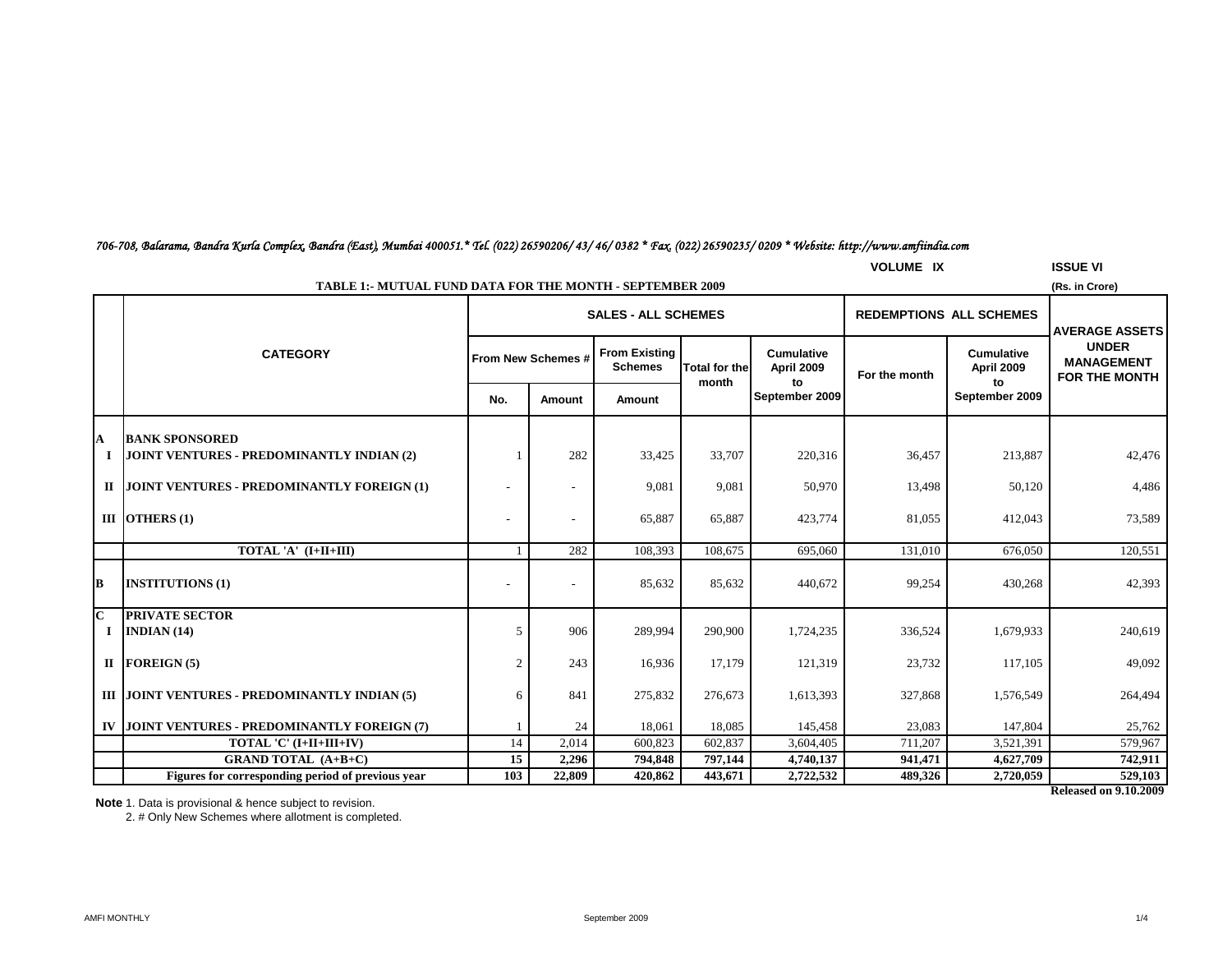### **TABLE 2:- SALES DURING THE MONTH OF SEPTEMBER 2009 - TYPE AND CATEGORY WISE 2.1 \*NEW SCHEMES LAUNCHED (ALLOTMENT COMPLETED)**

(Rs. in Crore)

|                                 |                          | Open End |                      | <b>Close End</b> | <b>Interval Fund</b>     |        | <b>TOTAL</b>         |        |
|---------------------------------|--------------------------|----------|----------------------|------------------|--------------------------|--------|----------------------|--------|
|                                 | <b>No.of Schemes</b>     | Amount   | <b>No.of Schemes</b> | Amount           | <b>No.of Schemes</b>     | Amount | <b>No.of Schemes</b> | Amount |
| <b>INCOME</b>                   | $\overline{\phantom{a}}$ |          |                      | 1,384            | $\overline{\phantom{a}}$ |        |                      | 1,384  |
| <b>IEQUITY</b>                  |                          | 826      |                      |                  |                          |        |                      | 826    |
| <b>BALANCED</b>                 |                          |          |                      |                  |                          |        |                      |        |
| <b>ILIQUID/MONEY MARKET</b>     |                          |          |                      |                  |                          |        |                      |        |
| <b>IGILT</b>                    |                          |          |                      |                  |                          |        |                      |        |
| <b>IELSS - EQUITY</b>           |                          |          |                      | 86               |                          |        |                      | 86     |
| <b>IGOLD ETFS</b>               |                          |          |                      |                  |                          |        |                      |        |
| <b>IOTHER ETFS</b>              |                          |          |                      |                  |                          |        |                      |        |
| <b>IFUND OF FUNDS INVESTING</b> |                          |          |                      |                  |                          |        |                      |        |
| <b>OVERSEAS</b>                 |                          |          |                      |                  |                          |        |                      |        |
| <b>TOTAL</b>                    |                          | 826      | 10                   | 1,470            |                          |        | 15                   | 2,296  |

### **\*NEW SCHEMES LAUNCHED :**

| <b>IOPEN END EQUITY:</b>  | Canara Robeco F.O.R.C.E. Fund; Franklin Build India Fund; Kotak Select Focus Fund; Sahara STAR Value Fund and Shinsei Industry Leaders Fund.                                                                                                                                                            |
|---------------------------|---------------------------------------------------------------------------------------------------------------------------------------------------------------------------------------------------------------------------------------------------------------------------------------------------------|
| <b>ICLOSE END INCOME:</b> | Birla Sunlife FTP - Series BV; Fortis FTP - Series 15A; HDFC FMP 20M September 2009 - Series XI; ICICI Prudential FMP Series 49 Three Years Plan A and One<br>[Year Plan B; IDFC FMP - FMS 3; Kotak FMP 19M Series 2; Reliance Fixed Horizon Fund - XIII - Series 1 and Sundaram BNP Paribas FT Plan P. |
| <b>ICLOSE END ELSS :</b>  | <b>ICICI Prudential R.I.G.H.T. Fund</b>                                                                                                                                                                                                                                                                 |

### **2.2 EXISTING SCHEMES**

|                                                   | Open End             |         |                      | <b>Close End</b> |                                | <b>Interval Fund</b>     |                      | <b>TOTAL</b>     |  |
|---------------------------------------------------|----------------------|---------|----------------------|------------------|--------------------------------|--------------------------|----------------------|------------------|--|
|                                                   | <b>No.of Schemes</b> | Amount  | <b>No.of Schemes</b> | Amount           | <b>No.of Schemes</b><br>Amount |                          | <b>No.of Schemes</b> | Amount           |  |
| <b>INCOME</b>                                     | 169                  | 195,717 | 100                  | 315              | 45                             | 368                      | 314                  | 196,400          |  |
| <b>IEQUITY</b>                                    | 253                  | 3,330   | 43                   | $\lambda$        |                                | 31                       | 298                  | 3,363            |  |
| <b>BALANCED</b>                                   | 30                   | 264     |                      |                  |                                | $\overline{\phantom{a}}$ | 37                   | 264              |  |
| <b>ILIQUID/MONEY MARKET</b>                       | 56                   | 593,820 |                      |                  |                                | -                        | 56                   | 593,820          |  |
| <b>IGILT</b>                                      | 35                   | 508     |                      |                  |                                |                          | 35 <sub>1</sub>      | 508              |  |
| <b>IELSS - EQUITY</b>                             | 35                   | 139     | 12                   |                  |                                |                          | 47                   | 139              |  |
| <b>IGOLD ETF</b>                                  |                      | 106     |                      |                  |                                |                          |                      | 106              |  |
| <b>IOTHER ETFS</b>                                | 12                   | 182     |                      |                  |                                |                          | $12 \,$              | 182 <sub>1</sub> |  |
| <b>FUND OF FUNDS INVESTING</b><br><b>OVERSEAS</b> | 12                   | 66      |                      |                  | $\overline{\phantom{0}}$       | -                        | 12                   | 66 l             |  |
| <b>TOTAL</b>                                      | 608                  | 794,132 | 162                  | 317              | 47                             | 399                      | 817                  | 794,848          |  |

Notes:The change in number of existing schemes is because of the maturity and reclassification of some of the existing schemes.

^ Amount mobilised by new plans launched under existing scheme.

### **2.3 TOTAL OF ALL SCHEMES**

|                                | Open End             |         | <b>Close End</b>     |        | <b>Interval Fund</b>     |        | <b>TOTAL</b>         |         |
|--------------------------------|----------------------|---------|----------------------|--------|--------------------------|--------|----------------------|---------|
|                                | <b>No.of Schemes</b> | Amount  | <b>No.of Schemes</b> | Amount | No.of Schemes            | Amount | <b>No.of Schemes</b> | Amount  |
| <b>INCOME</b>                  | 169                  | 195.717 | 109                  | 996.ا  | 45                       | 368    | 323                  | 197,784 |
| <b>IEQUITY</b>                 | 258                  | 4,156   | 43                   |        |                          | 31     | 303                  | 4,189   |
| <b>BALANCED</b>                | 30                   | 264     |                      |        |                          |        | 37                   | 264     |
| <b>LIQUID/MONEY MARKET</b>     | 56                   | 593,820 |                      | -      | $\overline{\phantom{0}}$ |        | 56                   | 593,820 |
| <b>IGILT</b>                   | 35                   | 508     |                      | -      | $\overline{\phantom{0}}$ |        | 35                   | 508     |
| <b>IELSS - EQUITY</b>          | 35                   | 139     | 13                   | 86     |                          |        | 48                   | 225     |
| <b>IGOLD ETF</b>               |                      | 106     |                      |        | $\overline{\phantom{0}}$ |        |                      | 106     |
| <b>OTHER ETFS</b>              | 12                   | 182     |                      |        |                          |        | 12                   | 182     |
| <b>FUND OF FUNDS INVESTING</b> | 12                   | 66      |                      |        | $\overline{\phantom{0}}$ |        | $12 \,$              | 66      |
| <b>OVERSEAS</b>                |                      |         |                      |        |                          |        |                      |         |
| <b>TOTAL</b>                   | 613                  | 794,958 | 172                  | 1.787  | 47                       | 399    | 832                  | 797,144 |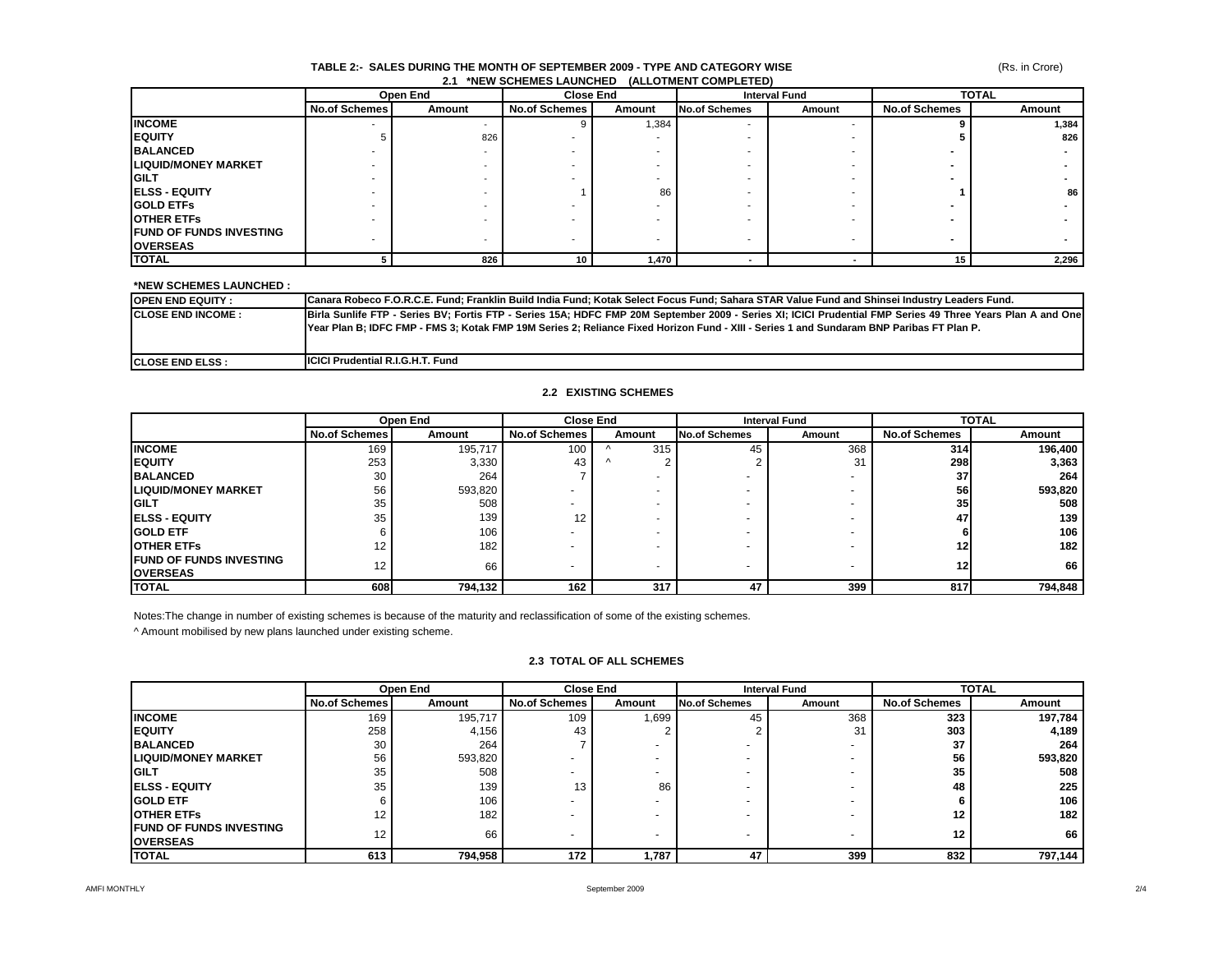### **Table 3:-**

# **REDEMPTIONS / REPURCHASES DURING THE MONTH OF SEPTEMBER 2009**

| <b>CATEGORY &amp; TYPE WISE</b><br>(Rs. in Crore) |          |                          |                          |              |                                               |                                                                         |                                                                                             |  |  |
|---------------------------------------------------|----------|--------------------------|--------------------------|--------------|-----------------------------------------------|-------------------------------------------------------------------------|---------------------------------------------------------------------------------------------|--|--|
|                                                   | Open End | <b>Close End</b>         | <b>Interval Fund</b>     | <b>TOTAL</b> | Net Inflow /<br>(Outflow)<br>For<br>the Month | Net Inflow /<br>(Outflow)<br><b>Year to Date</b><br><b>Current Year</b> | Net Inflow /<br>For the (Outflow)<br>For the<br><b>Year to Date</b><br><b>Previous Year</b> |  |  |
| <b>INCOME</b>                                     | 298,028  | 11,842                   | 146                      | 310,016      | (112, 232)                                    | 101,955                                                                 | 19,895                                                                                      |  |  |
| <b>IEQUITY</b>                                    | 5,784    | 154                      |                          | 5,945        | (1,756)                                       | 5,534                                                                   | 2,632                                                                                       |  |  |
| <b>BALANCED</b>                                   | 489      | 30                       |                          | 519          | (255)                                         | (378)                                                                   | 242                                                                                         |  |  |
| <b>LIQUID/MONEY MARKET</b>                        | 623,913  |                          |                          | 623,913      | (30,093)                                      | 7,720                                                                   | (22, 664)                                                                                   |  |  |
| <b>GILT</b>                                       | 453      | $\overline{\phantom{0}}$ | $\overline{\phantom{0}}$ | 453          | 55                                            | (2,664)                                                                 | (1,087)                                                                                     |  |  |
| <b>IELSS - EQUITY</b>                             | 161      | 17                       |                          | 178          | 47                                            | 188                                                                     | 1,372                                                                                       |  |  |
| <b>GOLD ETFS</b>                                  | 30       |                          |                          | 30           | 76                                            | 267                                                                     | 199                                                                                         |  |  |
| <b>OTHER ETFS</b>                                 | 129      | $\overline{\phantom{a}}$ |                          | 129          | 53                                            | 28                                                                      | 869                                                                                         |  |  |
| <b>FUND OF FUNDS</b><br><b>INVESTING OVERSEAS</b> | 288      | $\overline{\phantom{a}}$ |                          | 288          | (222)                                         | (222)                                                                   | 1,015                                                                                       |  |  |
| <b>TOTAL</b>                                      | 929,275  | 12,043                   | 153                      | 941,471      | (144, 327)                                    | 112,428                                                                 | 2,473                                                                                       |  |  |

**Table 4:-**

## **ASSETS UNDER MANAGEMENT AS ON SEPTEMBER 30, 2009**

|                            |          | (Rs. in Crore)   |                      |              |            |
|----------------------------|----------|------------------|----------------------|--------------|------------|
|                            | Open End | <b>Close End</b> | <b>Interval Fund</b> | <b>TOTAL</b> | % to Total |
| <b>INCOME</b>              | 286,475  | 24,611           | 819                  | 311,905      | 50         |
| <b>EQUITY</b>              | 143,889  | 25,582           | 416                  | 169,887      | 27         |
| <b>BALANCED</b>            | 15.070   | 2.617            | -                    | 17.687       |            |
| <b>LIQUID/MONEY MARKET</b> | 97.792   |                  | -                    | 97,792       | 16         |
| <b>GILT</b>                | 4,020    |                  | -                    | 4,020        |            |
| <b>IELSS - EQUITY</b>      | 18,659   | 3.076            | -                    | 21,735       |            |
| <b>GOLD ETF</b>            | 1,009    |                  | -                    | 1,009        | @          |
| <b>OTHER ETFS</b>          | 952      |                  |                      | 952          | $^{\circ}$ |
| <b>FUND OF FUNDS</b>       | 3.012    |                  | -                    | 3.012        | $^{\circ}$ |
| <b>INVESTING OVERSEAS</b>  |          |                  |                      |              |            |
| <b>TOTAL</b>               | 570,878  | 55,886           | 1,235                | 627,999      | 100        |

**@ Less than 1 %.**

### Table 5:- DATA ON FUND OF FUNDS (DOMESTIC) - SEPTEMBER 2009 *(Rs. In Crore*)

|  | (Rs. In Crore |
|--|---------------|
|  |               |
|  |               |

|                      | No. of Schemes | Sales | <b>Redemption</b> | Assets under<br>Management as on<br>September 30, 2009 for the month | <b>Average Assets</b><br><b>Under Management</b> |
|----------------------|----------------|-------|-------------------|----------------------------------------------------------------------|--------------------------------------------------|
| <b>Fund of Funds</b> | 27             |       | 22                | 822                                                                  | 790                                              |
| <b>New Service</b>   |                |       |                   |                                                                      |                                                  |

### **Notes :**

1. Fund of Funds is a scheme wherein the assets are invested in the existing schemes of mutual funds and hence, the figures indicated herein are included in tables 1 to 4 and 6. Data on fund of funds is given for information only.